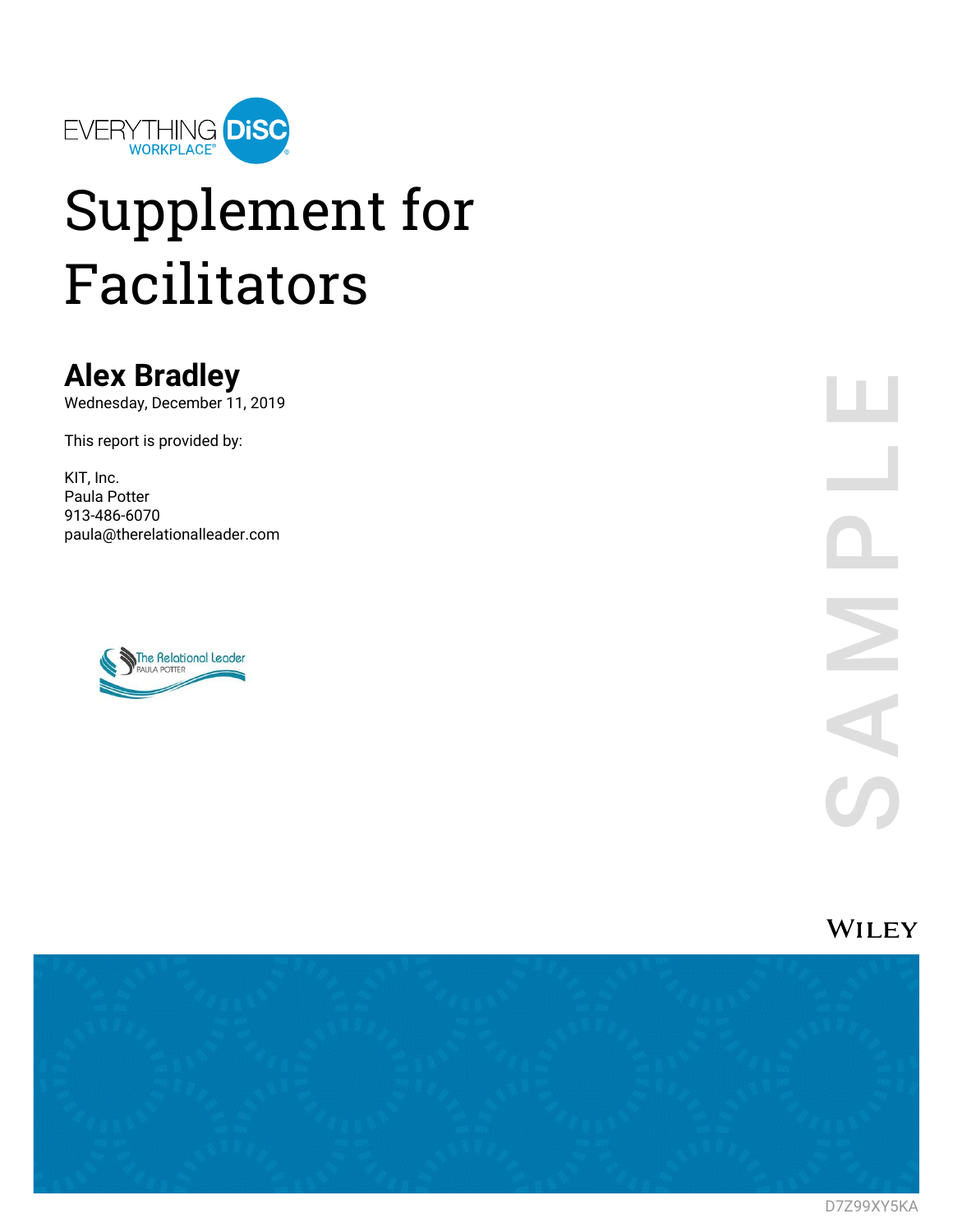i

S

 $\bar{o}$ /S $\overline{\phantom{a}}$  . The contract of  $\overline{\phantom{a}}$ 

## Supplemental Data

### **FOR ALEX BRADLEY, Si STYLE**

This supplement provides for more in-depth interpretation of Alex's DiSC® style, beyond the simple snapshot of the Everything DiSC® dot and shading.



### **1 Alex's DiSC® Scales**

The shape of the "umbrella graph" at right shows Alex's scores on the **eight DiSC scales.** A proprietary algorithm based on these scores is used to calculate DiSC style and dot location. The closer each point is to the edge of the circle, the higher Alex's score for that scale. For more information about these scales, please see the Everything DiSC Research Report.



### **2 Alex's Unexpected Items**

The ratings for the following items are not correlated with Alex's Si style. The parentheses show the rating given to each item on a five-point scale.

- Inefficiencies bother me (5)
- It really bothers me when people waste my time (4)
- I tend to be a little suspicious of people who are too friendly (4)
- Accuracy is a priority for me (5)
- I can be pretty forceful with my opinions (4)

### **3 Alex's Priority Subscales**

The shading on the DiSC map below shows that Alex has **five priorities:** the three typically associated with the Si style (Enthusiasm, Collaboration, and Support), as well as two extra priorities (Action and Accuracy), as indicated by the stripes.



The bar graph below shows Alex's scores on the **eight priority scales,** which were





I tend to be questioning (4) • I can be stubborn (4)

- I want things to be exact (5)
- I am methodical (4)
- 

CD/D<sup>C</sup>

 $\mathcal{C}$  and  $\mathcal{C}$  and  $\mathcal{C}$ 

 $\Omega$ 

Di/iD

CS/SC

- I can be logical to a fault (4)
- 
-